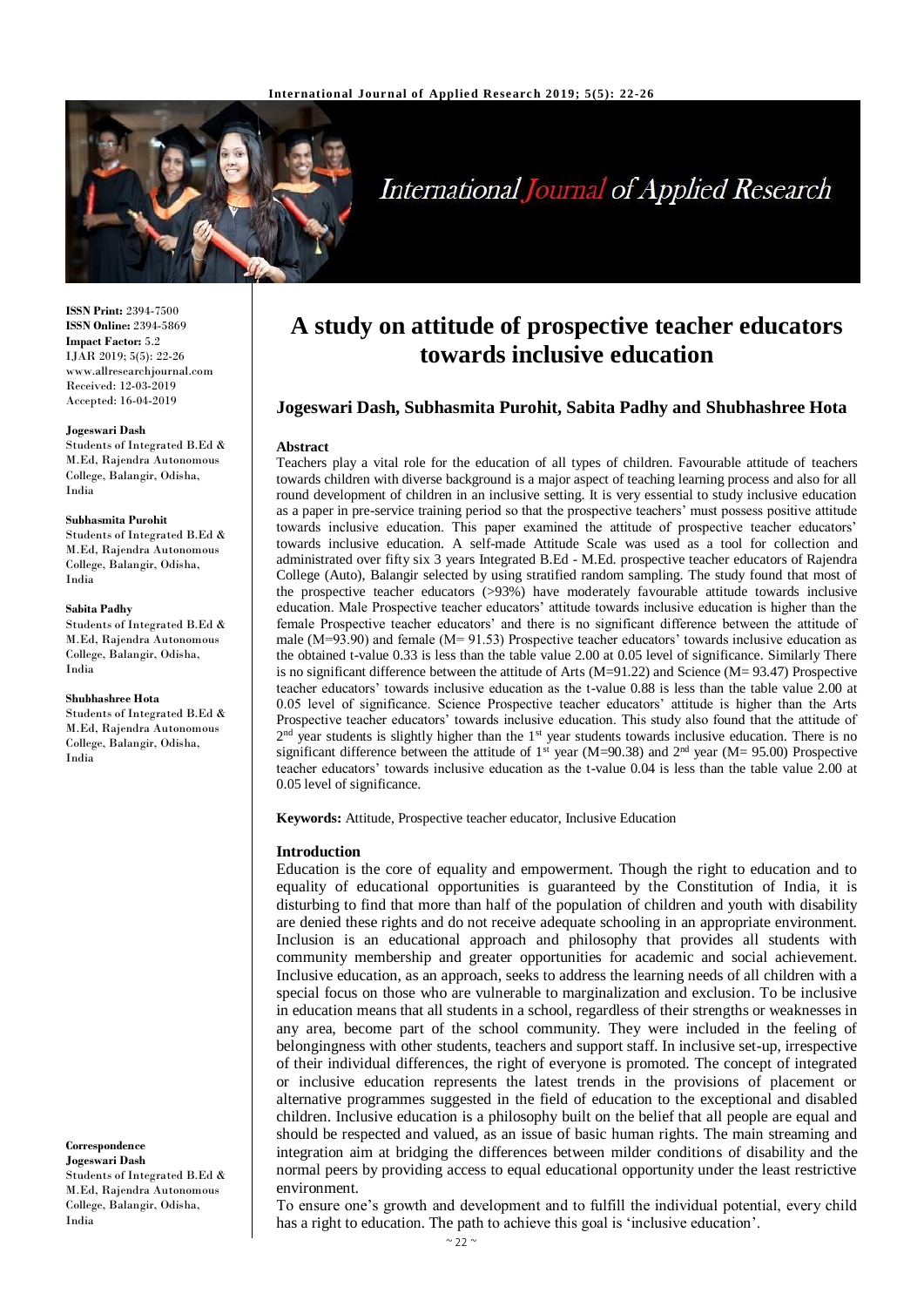The Right to Education Act reflects the need for inclusion. As far as the field of education of children with special needs, inclusive education is a recent development. Inclusion remains a controversial concept in education because it relates to education and social values, as well as to our sense of individual worth. But to make 'Education for All' and 'Right to Education' a success, inclusive schooling is very significant. One of the major goals of inclusion is to prepare students to participate as full and contributing members of society. Looking from a different perspective, inclusion does not mean 'dumping'. Rather it gives a message, "Everyone belongs to school and everyone is welcome to the school." Inclusive education is the need of the hour keeping in view the population explosion and availability of limited resources to meet out educational and other demands of all members of population. But, the success of this concept entirely depends on teachers, their commitment and attitude towards special children who are to be imparted education in inclusive setting

Rekha Chavhan  $(2013)$ <sup>[3]</sup> found that majority of pupilteachers posses' medium level of attitude towards inclusive education. It was seen from the results that there is significant difference between male and female studentteachers' attitude towards Inclusive Education. Female student teacher has favorable Attitude towards Inclusive Education than male student teachers.

Sanjay Singh (2013)<sup>[6]</sup> conducted a study on preparation of teacher trainees towards inclusive education. This study aims to assess the attitude of male and female teacher trainees and rural and urban teacher trainees towards inclusive education. He found significant difference between the attitude of male and female teachers and no significant difference between the rural and urban teacher trainees towards inclusive education.

Dr. Narendranath Guria and Ritwij Tiwari (2016) [5] conducted a study on attitude of upper primary school teachers regarding inclusive education. They found no significant difference between attitude of private and government school teachers towards inclusive education. The result of the study suggests that male teacher's attitude is more positive towards inclusion than that of female teachers.

Anil Kumar (2016) <sup>[2]</sup> conducted a study to assess the attitudes of teachers towards the inclusion of students with special need into regular classrooms. He found a significant difference in the attitude of teachers in relation to teaching level, gender, residence and their experience. The university and female teachers appeared to hold more positive attitude as compared to school and male teachers.

Amit Sharma, Deepa Chri and Sugra Chunawala (2017) [1] found higher positive attitude of middle school teachers in India towards inclusion of students with 'orthopedic challenge' while concerns about inclusion of students with disabilities related to vision, speech and hearing. Also they found some negative attitudes of teachers towards pedagogic challenge in inclusive classrooms. Importance of technology in inclusive classrooms was supported by teachers with prior experience with students with disabilities.

## **Need of the study**

Inclusive education is a challenging issue now a day, it is very necessary to maintain an inclusive environment in the present set up. Effective teaching depends upon the attitude of teachers, because they are responsible to built productive

citizens. As the base of the teaching profession depends upon the pre service training so that it is very much essential to trained the prospective teacher educators on inclusive education. The positive attitude would help the prospective teacher educators to maintain a learner friendly environment because they are trained in the concept of inclusive education. That's why the study of the attitude of prospective teachers towards inclusive education is very important, who will enter to the teaching field in near future. This also directs a fruitful effect on learning of the students. Hence, the present paper is justified to study the attitude of prospective teacher educators towards inclusive education.

## **Objectives of the Study**

#### **Main objectives of this study are**

- To study the attitude of Prospective teacher educators towards inclusive education.
- To compare the attitude of male and female Prospective teacher educators towards inclusive education.
- To compare the attitude of Science and Arts Prospective teacher educators towards inclusive education.
- To compare the attitude of  $1<sup>st</sup>$  year and  $2<sup>nd</sup>$  year Prospective teacher educators towards inclusive education.

## **Hypotheses of the Study**

On the basis of objectives, following hypotheses are formulated:

- **H1:** There is no significant difference between the attitude male and female Prospective teacher educators towards inclusive education.
- **H2:** There is no significant difference between the attitude of Science and Arts Prospective teacher educators towards inclusive education.
- **H3:** There is no significant difference between the attitude of  $1<sup>st</sup>$  year and  $2<sup>nd</sup>$  year Prospective teacher educators towards inclusive education.

## **Methodology**

## **Selection of Research Method**

The Descriptive Survey Method has been applied for the present study. This method is designed to obtain precise information concerning the current status of the phenomena and to draw valid general conclusions from the facts discovered.

## **Population and Sample**

All the Prospective Teacher Educator of 3 years Integrated B.Ed - M.,Ed of Rajendra College (Auto), Balangir are the population of this present study. Out of these, 56 teachers are selected for this study by using stratified random sampling technique.

## **Tool Used**

A self made Attitude Scale was used as a tool for data collection and administration. In this scale, there are five areas namely 'curriculum and method', 'Support to children with disability', 'Readiness of Prospective Teacher Educator', 'Learners Need 'and 'Classroom Setting'. The scale have five points having the responses 'Strongly Agree', 'Agree', 'Undecided', 'Disagree' and 'Strongly Disagree'. The scale consisted of 25 items in which 19 items are favorable and 6 items are unfavorable.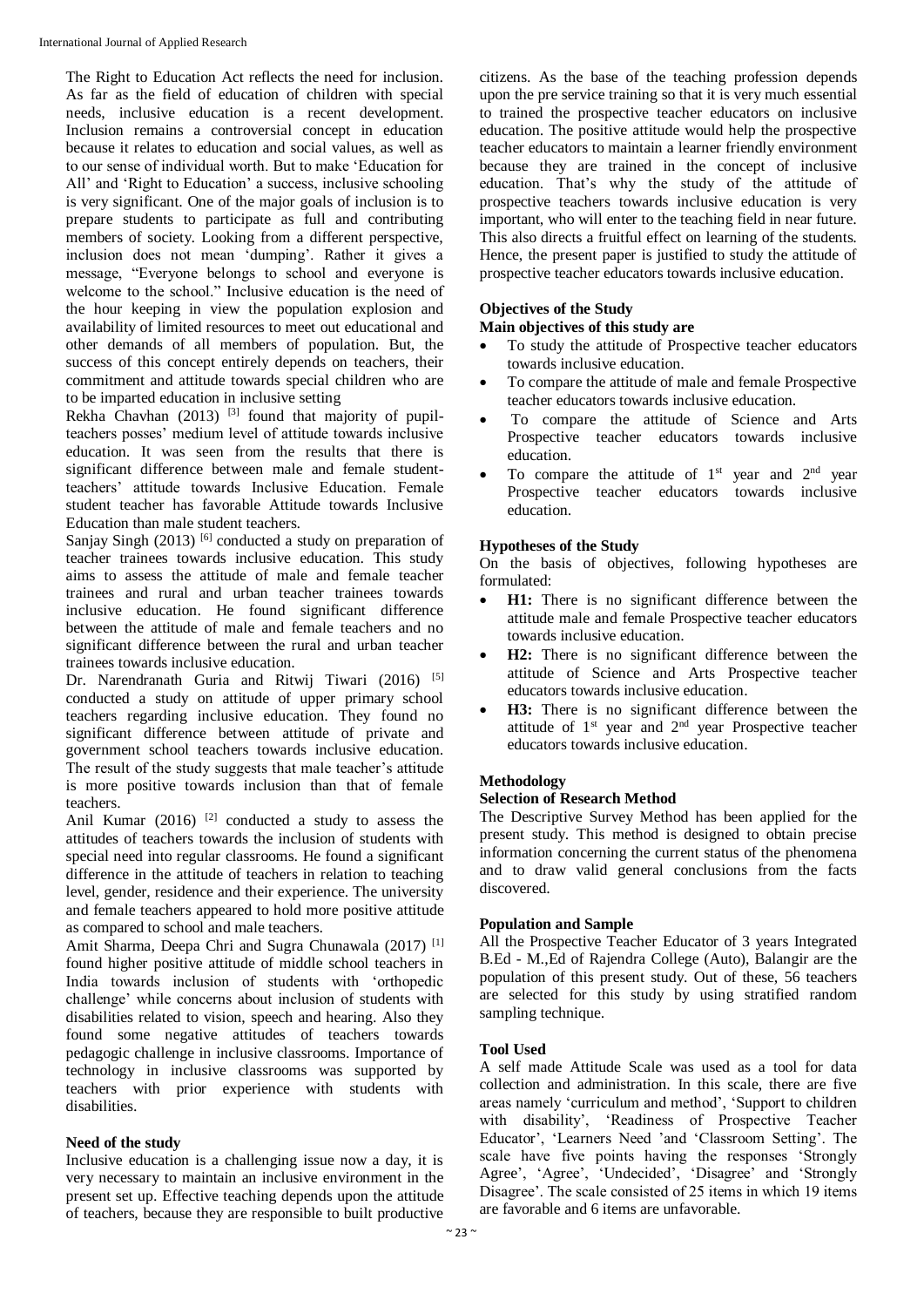#### **Delimitation of the Study**

Keeping time and resource constraints in view, the study is delimited to 3 years Integrated B.Ed - M.Ed Teacher Education Department of Rajendra College (Auto), Balangir.

#### **Analysis and Interpretation**

The resulting data are analyzed objective wise by using appropriate statistical treatment. The sample was divided into three groups (favourable, moderately favourable and unfavourable) based on statistical measure of mean. The results have been explained below:

| <b>Table 1:</b> Attitude of Prospective Teacher Educators towards |
|-------------------------------------------------------------------|
| curriculum and method'                                            |

| <b>SL. No</b>  | <b>Statement</b>                | <b>Mean</b> | <b>SD</b> |
|----------------|---------------------------------|-------------|-----------|
|                | Curriculum as per students need | 2.53        | 1.28      |
| $\mathfrak{D}$ | Easy and Cost effective TLM     | 3.02        | 1.11      |
| $\mathcal{R}$  | Appropriate use of methods      | 3.04        | 1.00      |
|                | Use of multisensory approach    | 3.81        | 1.04      |
| 5              | <b>Teaching Science</b>         | 3.39        | 1.09      |
| 6              | 3.75                            |             |           |
|                | Pooled Average                  | 3.26        |           |

Table 1 describes the attitude of Prospective Teacher Educators towards 'curriculum and method'. It is revealed from the present table that most of the Prospective Teacher Educators are in the support of using multisensory approach (3.81) and the curriculum prescribed for integrated B.Ed & M.Ed (3.75) which promote inclusive education.

**Table 2:** Attitude of Prospective Teacher Educators towards 'Support to children with disability'

| SL. No | <b>Statement</b>           | Mean | <b>SD</b> |
|--------|----------------------------|------|-----------|
|        | Inclusive classroom        | 3.93 | 1.12      |
|        | Adjustment with peers      | 3.58 | 0.91      |
|        | Teacher's Responsibilities | 4.37 | 0.64      |
|        | Implementation of UDL      | 3.86 | 0.90      |
|        | Pooled Average             | 3.93 | 0.98      |

Table 2 shows the attitude of Prospective Teacher Educators towards 'Support to children with disability'. It demonstrate

that most of the Prospective Teacher Educators are in the support of the statement 'teacher's Responsibilities' with highest mean score 4.37. Prospective Teacher Educators are also in favor of Inclusive classroom (3.93) and the implementation of Universal design for Learning (UDL) with mean score 3.86.

**Table 3:** Attitude of Prospective Teacher Educators towards 'Readiness of Prospective Teacher Educator '

| SL. No | <b>Statement</b>                      | Mean | <b>SD</b> |
|--------|---------------------------------------|------|-----------|
|        | Training on inclusive education       | 4.44 | 0.93      |
|        | Inclusive education as a challenge    | 3.46 | 1.21      |
| 3      | Effectiveness of training             | 4.19 | 0.99      |
|        | Separate teaching                     | 3.39 | 1.18      |
|        | Implementation of inclusive education | 2.56 | 1.34      |
|        | Pooled Average                        | 3.60 | 113       |

Table 3 defines the attitude of prospective teacher educators towards 'Readiness of Prospective Teacher Educators'. Training on inclusive education (4.44) and Effectiveness of training (4.19) are supported by most of the Prospective Teacher Educators. Implementation of inclusive education is least supported by prospective teacher educators with mean score 2.56.

| <b>Table 4:</b> Attitude of Prospective Teacher Educators towards |
|-------------------------------------------------------------------|
| 'Learners Need'                                                   |

| SL. No         | <b>Statement</b>                      | Mean | <b>SD</b> |
|----------------|---------------------------------------|------|-----------|
|                | Benefits of inclusive schooling       | 4.04 | 0.93      |
| $\mathfrak{D}$ | Innovative step for child development | 4.32 | 0.93      |
| 3              | Addressing learners need              | 4.11 | 0.94      |
|                | Attention towards girl child          | 3.86 | 0.96      |
| 5              | Collaborative effort                  | 4.30 | 0.94      |
| 6              | <b>Parents Satisfaction</b>           | 4.00 | 0.78      |
|                | 4.10                                  | O 91 |           |

Table 4 shows the Attitude of Prospective Teacher Educators towards 'Learners Need '. Innovative step for child development and Collaborative effort are highly supported by Prospective Teacher Educators with mean score 4.32 and 4.30 respectively. Other statements are also shows positive attitude of prospective teacher educator with polled average 4.10.

**Table 5:** Attitude of Prospective Teacher Educators towards 'Classroom Setting'

| SL. No | <b>Statement</b>                                   | Mean  | SD   |
|--------|----------------------------------------------------|-------|------|
|        | Classroom practice                                 | 4.56  | 0.63 |
|        | Suitable classroom environment                     | 3.47  | 1.09 |
|        | Improvement of normal children                     | 2.72. | 1.19 |
|        | Implementation of Inclusive education in classroom | 2.72  | 1.19 |
|        | Pooled Average                                     | 3.61  |      |

Table 5 describes the Attitude of Prospective Teacher Educators towards 'Classroom Setting'. This table shows highly positive attitude towards classroom practice  $(4.56)$ . The level of attitude of prospective teacher educators

towards the Improvement of normal children and Implementation of Inclusive education in classroom are same with mean score 2.72.

**Table 6:** Levels of Prospective Teacher Educators' attitude towards Inclusive Education

| SL. No         | <b>Indicators</b>        | <b>Mean</b> | <b>SD</b> | <b>Categories of Attitude</b> |                            |                    |  |
|----------------|--------------------------|-------------|-----------|-------------------------------|----------------------------|--------------------|--|
|                |                          |             |           | Favourable                    | <b>Moderate Favourable</b> | <b>Unfavorable</b> |  |
|                | Curriculum & Method      | 3.26        | 1.11      | 1(1.79%)                      | 54(96.42%)                 | 1(1.79%)           |  |
|                | Support to children      | 3.93        | 0.98      | 2(3.57%)                      | 51(91.07%)                 | 3(5.36%)           |  |
|                | <b>Readiness PTE</b>     | 3.60        | 1.13      | 1(1.79%)                      | 52(92.86%)                 | 3(5.36%)           |  |
|                | Learners Need            | 4.10        | 0.91      | 2(3.57%)                      | 52(92.86%)                 | 2(3.57%)           |  |
|                | <b>Classroom Setting</b> | 3.16        | 1.0       | 1(1.79%)                      | 54(96.43%)                 | 1(1.79%)           |  |
| Pooled Average |                          | 3.61        | 1.02      | $1.4(2.50\%)$                 | 52.6(93.9%)                | 2(3.57%)           |  |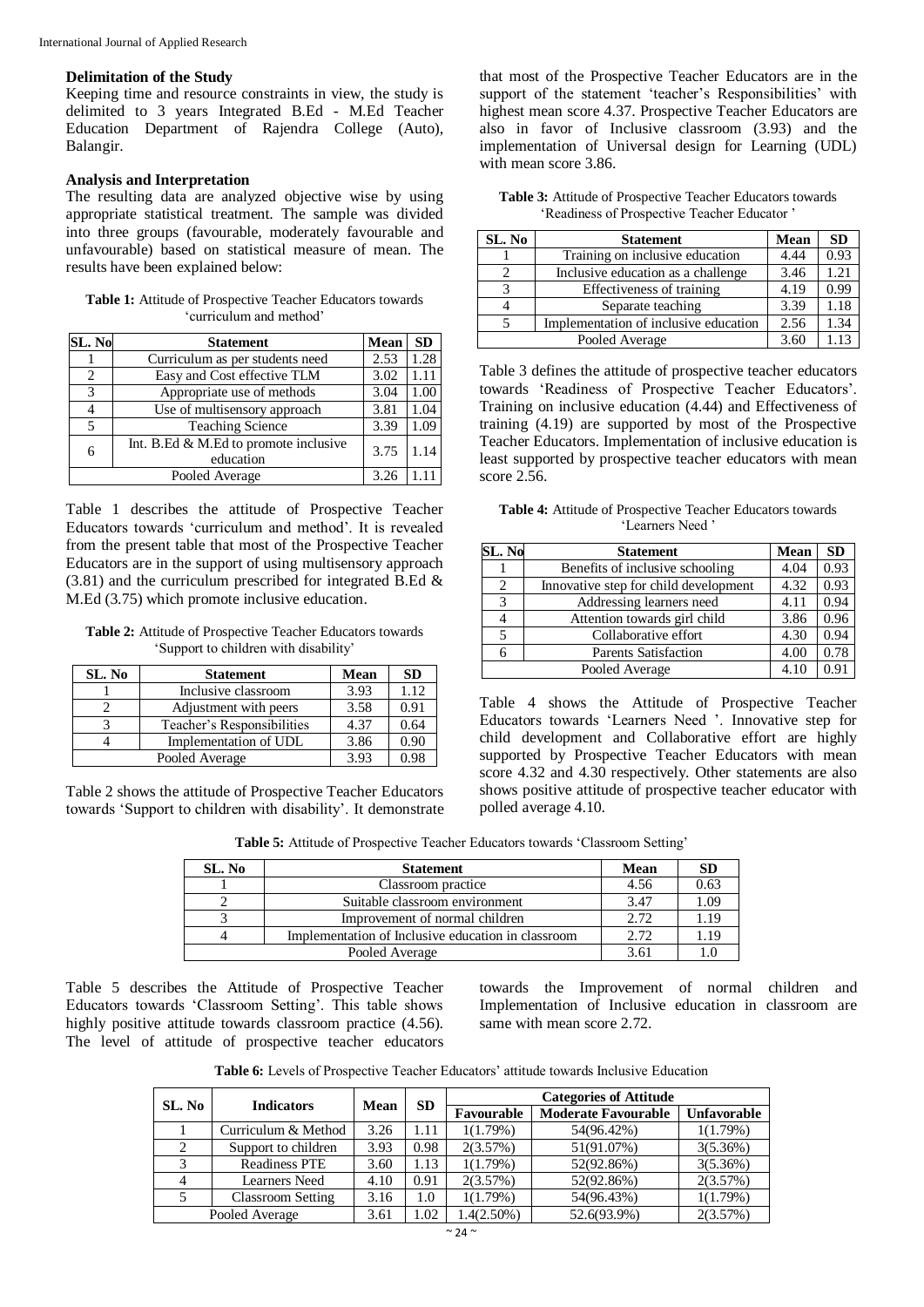Table-6 shows levels of Prospective Teacher Educators' attitude towards Inclusive Education it is leveled in 3 categories like favourable, moderate favourable and unfavourable. It reveals from the table that 93.9% of the

prospective teacher educators are of moderate favourable attitude category towards inclusive education whereas 2.50% are of favourable attitude category and 3.57% are of unfavourable category.



**Chart 1:** Mean Score of Prospective Teacher Educators based on the level of attitude.

**Table 7:** Comparison of male and female Prospective Teacher Educators' attitude towards Inclusive Education

| Category |    | <b>Mean</b> | <b>SD</b> | $6 + 2$ | <b>Remarks</b>  |
|----------|----|-------------|-----------|---------|-----------------|
| Female   | 36 | 91.53       | 9.32      | 0.33    | Not Significant |
| Male     | 20 | 93.90       | 8.01      |         |                 |

It is found from the table no. 7 that Mean and Standard Deviation of male prospective teacher educators are 93.90 and 8.01 respectively. Similarly same for female prospective teacher educators are 91.53 and 9.32 respectively. The obtained t-value 0.33 is less than the table value 2.00 which indicates no significant difference between the attitude of male and female prospective teacher educators towards inclusive education. Male prospective teacher educator's attitude towards inclusive education is higher than the female prospective teacher educators.

**Table 8:** Comparison of Arts and Science Prospective Teacher Educators' attitude towards Inclusive Education

| Category |    | Mean  | SD.   | $6 + 2$ | <b>Remarks</b>  |
|----------|----|-------|-------|---------|-----------------|
| Arts     |    |       | 10.63 | 0.88    |                 |
| Science  | 20 | 93.47 | 6.84  |         | Not Significant |

Table no. 8 shows that there is no significant difference between the attitude of Arts (M=91.22) and Science (M= 93.47) Prospective teacher educators' towards inclusive education as the t-value 0.88 is less than the table value 2.00 at 0.05 level of significance. Science Prospective teacher educators' attitude is higher than the Arts Prospective teacher educators' towards inclusive education.

Table 9: Comparison of 1<sup>st</sup> Year and 2<sup>nd</sup> Year Prospective Teacher Educators' attitude towards Inclusive Education

| Category             |        | <b>Mean</b> | <b>SD</b> | $6 + 9$ | <b>Remarks</b>  |
|----------------------|--------|-------------|-----------|---------|-----------------|
| 1 <sup>st</sup> Year |        | 90.38       | 8.48      | 0.04    | Not Significant |
| $2nd$ Year           | $2\pi$ | 95.00       | 8.83      |         |                 |

Table no. 9 indicates Comparison of  $1<sup>st</sup>$  Year and  $2<sup>nd</sup>$  Year

Prospective Teacher Educators' attitude towards Inclusive Education; it reveals that the attitude of  $2<sup>nd</sup>$  vear students is slightly higher than the  $1<sup>st</sup>$  year students towards inclusive education. There is no significant difference between the attitude of  $1<sup>st</sup>$  year (M=90.38) and  $2<sup>nd</sup>$  year (M= 95.00) Prospective teacher educators' towards inclusive education as the t-value 0.04 is less than the table value 2.00 at 0.05 level of significance.

#### **Findings and Discussion Major findings of this study are**

- 1. Most of the teachers have moderate favourable attitude towards inclusive education.
- 2. Male teachers' attitude towards inclusive education is higher than the female teachers. Again there is no significant difference between the attitude of male and female Prospective Teacher Educators' towards inclusive education and the  $1<sup>st</sup>$  null hypothesis is accepted here. The finding was in conformity with the study of Shane and Christopher (2013) and another study by Ms. Rubee Mamgain (2015).
- 3. Science Prospective teacher educators' attitude towards inclusive education is slightly higher than the Arts Prospective teacher educators' towards inclusive education. Again there is no significant difference between the attitude of science and arts Prospective Teacher Educators' towards inclusive education and the  $2<sub>nd</sub>$ nd null null and  $\lambda$  null  $\lambda$  null  $\lambda$  null  $\lambda$  null  $\lambda$  null  $\lambda$  null  $\lambda$  null  $\lambda$  null  $\lambda$  null  $\lambda$  null  $\lambda$  null  $\lambda$  null  $\lambda$  null  $\lambda$  null  $\lambda$  null  $\lambda$  null  $\lambda$  null  $\lambda$  null  $\lambda$  null  $\lambda$  null  $\lambda$  hypothesishttps://www.facebook.com/profile.php?id=1 00006742605664 is accepted here.

4. The attitude of  $2<sup>nd</sup>$  year students is slightly higher than the  $1<sup>st</sup>$  year students towards inclusive education and the 3<sup>rd</sup> hypothesis is accepted.

#### **Suggestions**

 To develop the attitude, pre service training should be provided for prospective teacher educators in the concept of inclusive education.